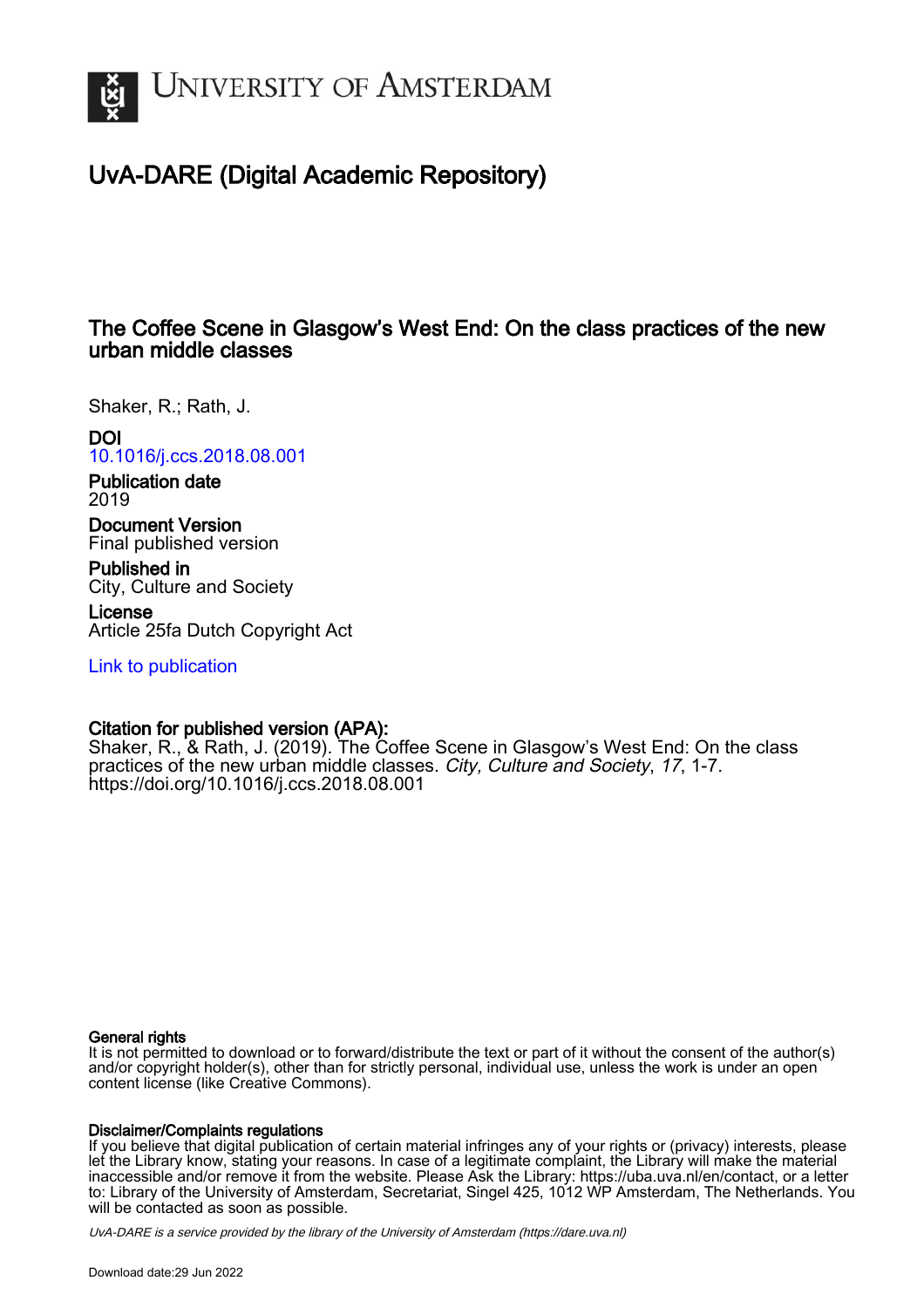

Contents lists available at [ScienceDirect](http://www.sciencedirect.com/science/journal/18779166)

### City, Culture and Society



 $j<sub>i</sub>$  and  $k<sub>i</sub>$  homepage: [www.elsevier.com/locate/ccs](https://www.elsevier.com/locate/ccs)servier.com/locate/ccsservier.com/locate/ccsservier.com/locate/ccsservier.com/locate/ccsservier.com/locate/ccsservier.com/locate/ccsservier.com/locate/ccsservie

## The coffee scene in Glasgow's West End: On the class practices of the new urban middle classes



Rez[a](#page-1-0) Shaker<sup>a,[∗](#page-1-1),[1](#page-1-2)</sup>, Jan Rath<sup>[b](#page-1-3)</sup>

<span id="page-1-3"></span><span id="page-1-0"></span>a Department of Cultural Geography, Faculty of Spatial Sciences, University of Groningen, Groningen, the Netherlands <sup>b</sup> Professor of Urban Sociology and Chair of the Department of Sociology of the University of Amsterdam (UvA), fellow at the Centre for Urban Studies (CUS) and the Institute for Migration and Ethnic Studies (IMES) of the Amsterdam Institute for Social Science Research (AISSR), the Netherlands

#### ARTICLE INFO

Keywords: Specialty coffee bars The new urban middle classes Urban consumption spaces Cognitive-cultural economy Glasgow West End

#### ABSTRACT

The shift from Fordism to Post-Fordism has led to the emergence of new socioeconomic arrangements as well as the proliferation of new urban cultural forms. These developments have coincided with gentrification and the arrival of the new middle classes in inner-city neighbourhoods resulting in the emergence of new consumption spaces and new urban cultures. Focusing on Glasgow's West End with a vibrant urban scene, this paper explores some characteristics of the new urban middle classes and their motivations for frequenting and patronising new urban consumption scenes. Drawn on a case study of specialty coffee bars, the study argues that specialty coffee consumers through their everyday consumption preferences and sharing a set of ethical dispositions and cultural practices, subjectively and objectively define and demarcate their sense of class.

#### 1. Introduction

Every day, millions of people all over the world together drink hundreds of millions of cups of coffee. A large number of these consumers live in North America and Europe, where coffee has become a central part of daily diets and social rituals. Coffee gluttons would traditionally frequent coffeehouses, cafés, cantinas, and more recently supermarkets and gas stations, but they are increasingly drawn to swanky espresso bars ([Bookman, 2014](#page-6-0); [Rath & Gelmers, 2014](#page-7-0), [2016](#page-7-1); [Zukin, 2010](#page-7-2)). Such changes in urban consumption are not limited to pretentious caffeine beverages, but is rapidly broadening to other goods and services, from bread, beer, wine, whiskey, burgers, ice cream, olive oil, and mineral water to barbershop services and bicycles. The emergence of new types of amenities—such as specialty coffee bars, hot bakeries, and craft beer breweries—are some of the more palpable examples of the new spaces of cultural consumption in everyday urban life.

Urban scholars have tried to trace, describe, analyse, and explain the proliferation of new forms of consumption from different angles and at different scales. Some have argued that consumption and consumer culture are strongly related to the degrading of manufacturing industries and the rise of cognitive-cultural economies [\(Gordon, 2004](#page-7-3); [Kloosterman, 2010](#page-7-4); [Scott, 2007,](#page-7-5) [2008\)](#page-7-6). Cities that have undergone such transformations have witnessed the development of clusters of creative producer and consumer services as well as the concomitant rise of consumption spaces. Others have linked the spread of new urban consumption spaces to a fundamental shift between production and consumption in cities where the balance of power between the producer and consumer that pervades daily life has changed in favour of the latter. Put differently, cities are increasingly built around their utility as sites for consumption ([Jayne, 2006](#page-7-7); [Latham, 2003](#page-7-8)). For [Zukin \(2010\)](#page-7-2), however, those changes are signs of gentrification. She suggests that changing retail landscapes are consequent to the arrival of the new middle classes and the latter's search for consumption spaces that fit their distinctive lifestyles and fulfil their consumption preferences ([Hagemans, Hendriks, Rath, & Zukin, 2015](#page-7-9); [Zukin, 1995](#page-7-10), [2008](#page-7-11); [Zukin](#page-7-12) [et al., 2009](#page-7-12)).

These multiscalar interrelations, one way or another, have changed the demographic composition of cities within most advanced, post-industrial economies. Through investing in clusters of cultural amenities, cities that have gone through some fundamental economic changes seem to be following a new urban agenda in order to attract the new

<https://doi.org/10.1016/j.ccs.2018.08.001>

Received 8 March 2018; Received in revised form 23 June 2018; Accepted 20 August 2018 Available online 31 August 2018 1877-9166/ © 2018 Elsevier Ltd. All rights reserved.

<span id="page-1-1"></span><sup>∗</sup> Corresponding author. Department of Cultural Geography, Faculty of Spatial Sciences, University of Groningen, PO Box 800, 9700AV Groningen, the Netherlands.

E-mail addresses: [reza.shaker@gmail.com](mailto:reza.shaker@gmail.com) (R. Shaker), [j.c.rath@uva.nl](mailto:j.c.rath@uva.nl) (J. Rath).

<span id="page-1-2"></span> $1$  Reza Shaker, MSc, is a PhD Candidate in the Department of Cultural Geography, Faculty of Spatial Sciences, University of Groningen. He is a trained sociologist/ planner with a special interest in the city, consumption, body, and affect. His current research focuses on the construction of the (Othered) bodies within the superdiverse urban settings.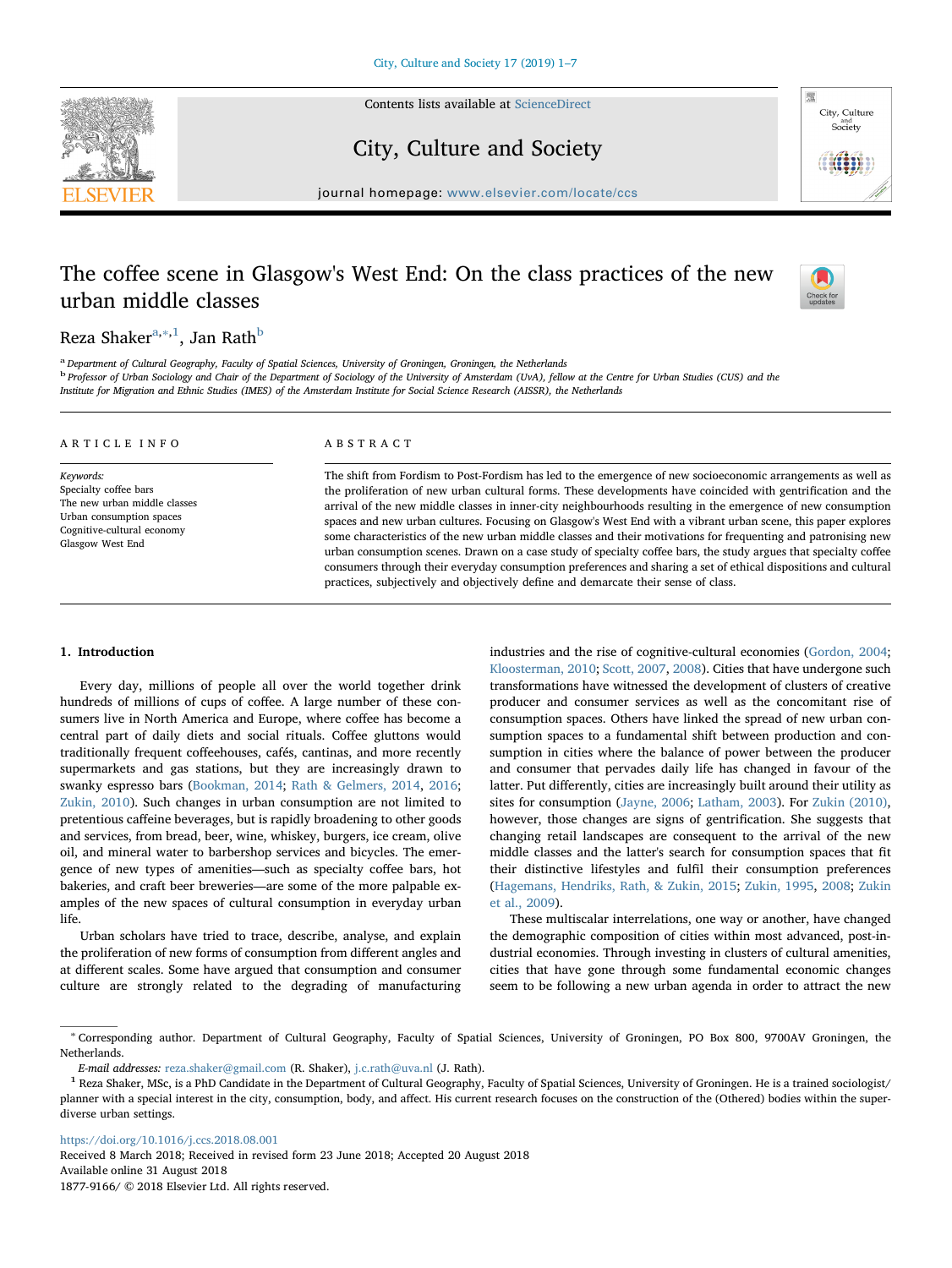middle classes as a booster of the local economy. One cluster of amenities that received both the new middle classes and scholarly attention recently consists of specialty coffee bars (for example [Bookman, 2013a](#page-6-1), [2013b,](#page-6-2) [2014](#page-6-0); [Chadios, 2005;](#page-6-3) [Gelmers, 2015;](#page-7-13) [Manzo, 2010](#page-7-14), [2014](#page-7-15), [2015](#page-7-16); [Martins, 2015;](#page-7-17) [Rath & Gelmers, 2014](#page-7-0), [2016](#page-7-1); [Shaker Ardekani, 2015a](#page-7-18), [2015b,](#page-7-19) [2016a,](#page-7-20) [2016b,](#page-7-21) [2016c](#page-7-22); [Shaker Ardekani & Rath, 2017](#page-7-23); [Shiau,](#page-7-24) [2016;](#page-7-24) Woldoff[, Lozzi, & Dilks, 2013](#page-7-25)). This article aims to shed light on consumption practices in this cluster. More specifically, it focuses on the patrons of specialty coffee bars so as to understand their lifestyle preferences and consumer choices, and more generally the social identities and class practices of what we would label the new urban middle classes.

We decided to carry out our explorations in Glasgow, Scotland, a city that during the past decades has undergone profound economic restructuring and fits—at least partially—the cognitive-cultural discourse. As [Turok and Bailey \(2004b\)](#page-7-26) state, deindustrialisation left Glasgow with some of the worst socioeconomic problems in Britain, but the city has managed to pull itself out of the mud by a host of energetic cultural-financial initiatives from reinforcing the city's long tradition of successful sports and art festivals, strengthening cultural infrastructure and employment to supporting education and training systems and changing economic environment. Indeed, in recent years the city experienced relative economic success. Glasgow and particularly its bustling West End with a vibrant urban setting and a wide-ranging coffee scene tailoring to certain types of people provide us with an interesting opportunity to ethnographically investigate what is going on within specialty coffee bars, who visits them, what characteristics, lifestyles, and mentalities visitors share, and how visitors practice, perform, and express their sense of class.

The study sets out to explore coffee consumption as a lens through which to understand the coffee consumption habits of the new urban middle classes more specifically, on the one hand, and their broader consumption practices and tastes, on the other. This is an interesting innovative approach to understanding urban consumption and lifestyles. Moreover, a strong contribution of the paper is to bring together multiple ideas that have been developed somewhat separately by others. The paper draws upon several streams of research and scholarship and tries to combine often weakly integrated analytical schools of thought including theories of practice, distinction, sociology of consumption and consumer behaviour, the body, cosmopolitanism, omnivorism, connoisseurship, creative class, cognitive-cultural economy, environmentalism, and sociability/connectivity.

In the remaining part of the paper, we first offer a brief review of the Glasgow's new urban agenda and coffee consumption in West End. Thereafter we describe our ethnographic research methods and present the findings. We conclude that patrons of specialty coffee bars in Glasgow's West End have a set of shared cultural dispositions and embodied mindsets.

#### 2. The revenant Glasgow

With a population of nearly 600,000, Glasgow is the biggest city in Scotland and the third largest in the UK ([Glasgow City Council Area,](#page-7-27) [2015\)](#page-7-27). In early days, its economy like other industrial cities relied heavily on manufacturing, textile, shipbuilding, and marine engineering industries. In the 1950s and 1960s, thus in Fordist times, the quality of the urban life deteriorated and later on in 1970s, many Glaswegians decided to move to suburbs. But when manufacturing industries also relocated, or closed down entirely, Glasgow was facing unprecedented socioeconomic problems. Between 1961 and 1981, Glasgow lost around 142,000 jobs and approximately one-third of its population [\(Checkland, 1981;](#page-6-4) [Lever & Moore, 1986;](#page-7-28) [Turok & Bailey,](#page-7-29) [2004a\)](#page-7-29). As [Turok and Bailey \(2004b\)](#page-7-26) write, parts of the city were burdened with substantial vacant, derelict, and contaminated land as well as poor quality housing. More importantly, the labour-market skills and networks of the Glaswegian labour force that served their

purpose in the Fordist time, had mostly become obsolete and not very appropriate for finding new employment opportunities within the Post-Fordist era. In response, the city launched a series of strategic programmes and initiatives aimed at attracting major inward investments in financial services and biotechnology, on the one hand, and promoting re-urbanisation with a plan to lure highly-skilled people, on the other. These interventions aimed to boost employment, housing, schooling, healthcare, and other infrastructural aspects. And indeed, Glasgow did gradually show signs of economic revival (CBI [Scotland,](#page-7-30) [2003;](#page-7-30) [Gibb, 1983](#page-7-31); [Maver, 2002](#page-7-32); [Reed, 1993](#page-7-33)). A bunch of creative startups, educational amenities (including universities), new entertainment spaces, as well as cultural festivals are now among the city's showpieces, all supported by cunning city branding campaign. These profound socioeconomic changes have coincided with the rise of a new urban culture and new consumption spaces in Glasgow in general and in the West End in particular.

What we observe here is commonplace in many other world cities. In general, processes of deindustrialisation, neoliberalism, and globalisation have enhanced global flows of capital, goods, commodities, ideas, images, symbols, objects, and people, and these helped foster the proliferation of a skilled, professionalised workforce with high levels of cognitive and cultural skills [\(Hamnett, 1994](#page-7-34); [Sassen, 1991,](#page-7-35) [1994](#page-7-36)). These new social classes—roughly equivalent to [Florida's \(2002\)](#page-6-5) 'creative class' or [Scott's \(2012;](#page-7-37) [2014\)](#page-7-38) 'symbolic analysts'—have gravitated to inner-cities and changed the retail landscape.

These new middle classes are not 'new' according to their social composition since they are part of the broader middle classes. Their newness is considered primarily by their professional class, based on knowledge rather than property, which is highly related to post-industrial societies and Post-Fordist production-logics, as well as their new consumption practices through which they constantly redefine the middle-class identities that are increasingly celebrated for having liberal attitudes and associated with resource-intensive lifestyles ([Lange &](#page-7-39) [Meier, 2009\)](#page-7-39). Their educational background, additionally, assists them to subjectively differentiate themselves from old, traditional middle classes through their engagement with political debates as well as a broad, eclectic taste in cultural items. Thus, the concept refers to more than just an income group: it comprises social, political, environmental, and economic dimensions, and likewise operates as a cultural construct combining both tradition and modernity in its ideologies and consumption styles [\(Anantharaman, 2014;](#page-6-6) [Jayne, 2006\)](#page-7-7).

The reasons behind consumption practices of the new urban middle class are manifold and anything but univocal or coherent and can be configured in various ways. From theories of practice, this class can be grasped as a class-in-practice, defined by its everyday, mundane consumption practices through which they perform their social position ([Bourdieu, 1977;](#page-6-7) [Gripsrud, Hovden, & Moe, 2011](#page-7-40); [Michalski, 2015](#page-7-41); [Warde, 2014\)](#page-7-42). According to Bourdieu's theory of distinction (1984), this class employs consumption as a communicator and a sign of distinction in order to subjectively and objectively define and demarcate their social position. In so doing, members of this class express their identities through symbolic representation in taste and lifestyle, and a desired focus on symbolic rather than material rewards [\(Shaker Ardekani](#page-7-23) [& Rath, 2017;](#page-7-23) [Warde, 2015\)](#page-7-43). Besides public performance and symbolic class expression, they share a vision of consumer sovereignty, a desire for a certain quality of life that involves both collective goods (the neighbourhood and the city where they live in as well as environmental concerns, equality, and democracy) and private happiness ([Johnston &](#page-7-44) [Baumann, 2015](#page-7-44); [Johnston, 2017;](#page-7-45) [Kennedy, Parkins, & Johnston, 2018](#page-7-46)). Today's new urban middle classes tend to operate around the idea that they can and must control themselves through, amongst other things, looking after their bodies, state of health, and environment [\(Sassatelli,](#page-7-47) [2007\)](#page-7-47). They are what [Cohen \(2000\)](#page-6-8) would call 'citizen-consumers,' who simultaneously fulfil personal desires and civic obligations through their consumption practices.

Glasgow's West End—historically an affluent neighbourhood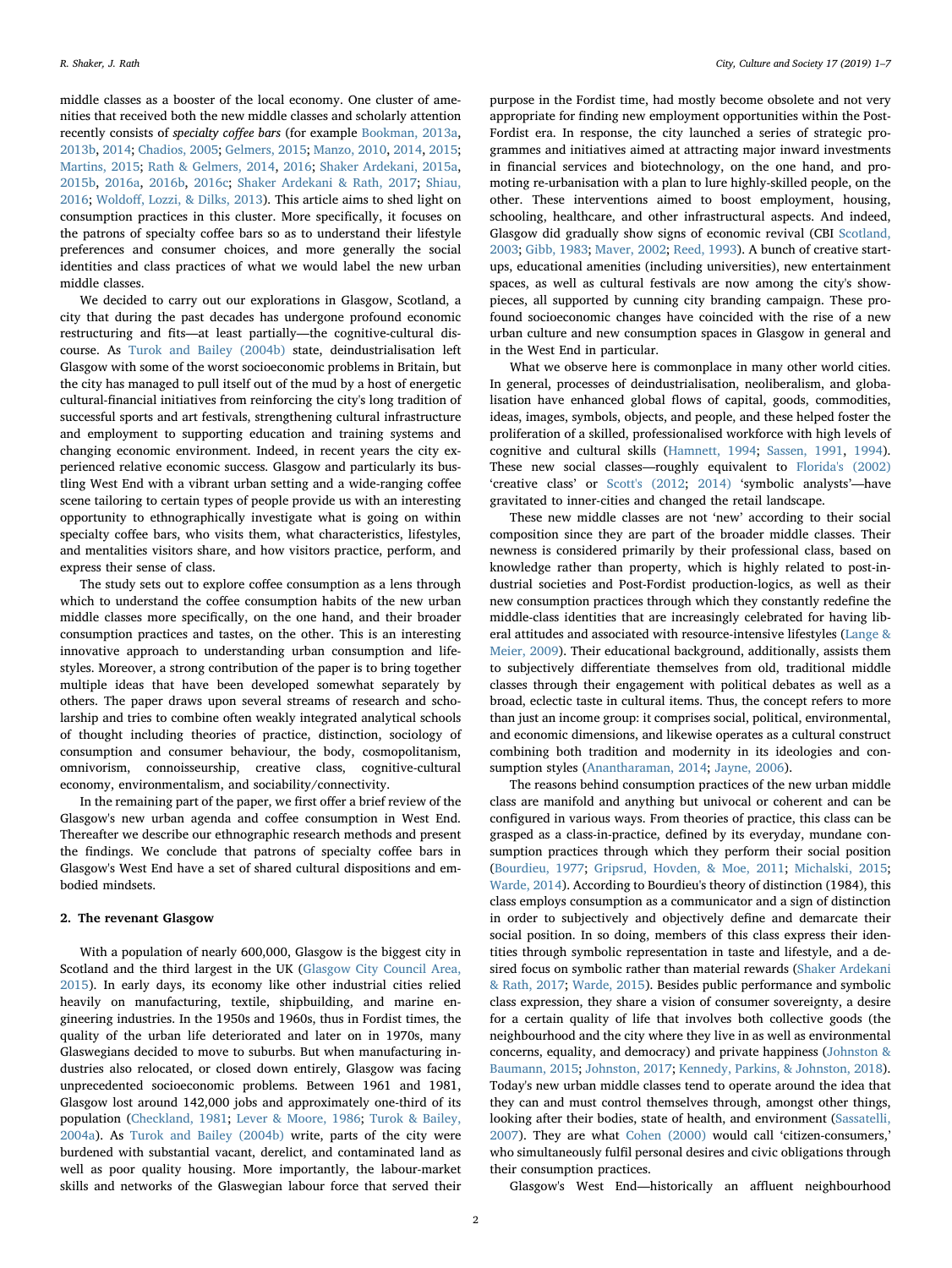([Simpson, 1972](#page-7-48); [Thompson, 2000](#page-7-49); [Urquhart, 2000](#page-7-50))—was evidently affected by these developments, a process that was further promoted by the municipal's policies to promote the area as a business district ([Glasgow City Council, 2016](#page-7-51); [Leishman, 2009\)](#page-7-52). For instance, Great Western Road as well as Byres Road have witnessed the emergence of clusters of new amenities, notably cafés, specialty coffee bars, craft beer bars, wine bars, fusion restaurants, artisanal bakeries, bookshops, music venues, art galleries, boutiques, vintage shops, hair, nail and beauty salons, travel agencies, ethnic caterings, ethnic therapies, and design and tailor shops. These clusters shaping unique urban scenes [\(Silver,](#page-7-53) [2011;](#page-7-53) [Silver & Clark, 2015](#page-7-54), [2013\)](#page-7-55) have been argued broadly as signs of residential and commercial gentrification [\(Blasius, Friedrichs, & Rühl,](#page-6-9) [2016;](#page-6-9) [Hyra, 2017;](#page-7-56) [Lees & Wyly, 2010;](#page-7-57) [Zukin, 2010\)](#page-7-2).

Most specialty coffee bars (both in West End and also in other parts of Glasgow) have particular aesthetics. They have been decorated with make-shift furniture, such as tables made of used doors or other 'authentic' raw materials and 'back to nature' styles [\(Gilmore & Pine, 2007](#page-7-58); [Zukin, 2008](#page-7-11)), whilst the chalk layers have been carefully chipped off the wall, making the naked bricks and power lines visible ([Rath &](#page-7-0) [Gelmers, 2014](#page-7-0), [2016;](#page-7-1) [Rath & Shaker Ardekani, 2018](#page-7-59)). On the counter, one usually finds an assortment of muffins, brownies and other (organic) foodstuffs, and flyers of nearby hot yoga classes and other cool activities.

The proliferation of distinctive lifestyles and the emergence of new consumption spaces has so far mainly been studied through the lens of gentrification [\(Brooks, 2000](#page-6-10); [Zukin, 2010\)](#page-7-2) and not so much as a phenomenon in its own right. In this paper, however, we will examine the proliferation of new urban styles by focusing on the ways of doing things in specialty coffee bars.

#### 3. Data, methods, and approach

Glasgow West End with its vivacious urban setting and diverse coffee-scene provides us with an excellent case for analysing new urban consumption styles within a revitalising, post-industrial city. We chose to carry out, what [Yin \(2009\)](#page-7-60) calls, a within-case comparison. Such a comparison contributes to the depth of the research and guides the investigation of different patterns of visitors, their characteristics, motivations, and social practices. The findings from the within-case analysis also provide a clearer understanding of the structural, underlying factors that explain differences in the relation between the specialty coffee bars and consumers and their incentives. In this respect, four specialty coffee bars have been randomly selected as the units of analysis (thereby taking account with the spatial distribution of the selected coffeehouses in order to cover a vast area of West End).

An ethnographic approach provides a more detailed understanding of the social significance of the contemporary consumption practices and their relationship to the individual motivations from the insider's perspective. The study, in this light, relies on a combination of visual and verbal semiotics. For doing so, narrative accounts of respondents, as well as direct observations of consumption spaces, clients, and personnel have been collected. In this respect, the qualitative dataset includes 80 h of unobtrusive observation and 21 semi-structured, in-depth interviews conducted with both baristas and visitors in the selected four coffeehouses from September until November 2015. Observations, lasting between 60 and 180 min, were made on both weekdays and weekends and at different times of the day covering a variety of customers and varied patterns of social practices. In order to have an exhaustive sampling, interviewees were selected based on several criteria such as age (between 18 and 64 years old), gender, ethnicity, and social activities practised within the coffeehouses. Participants were asked about their socioeconomic backgrounds, their choice of coffee-place and coffee connoisseurship. Furthermore, in order to examine their taste, habit, and cultural know-how, they were also asked a set of cultural questions about their musical tastes, choice of news, books, hobbies, travelling, sports, eating-out patterns, and other cultural activities.

As [Zukin and Maguire \(2004\)](#page-7-61) suggest, the goal of a sociological study on consumption is neither to praise nor to condemn consumers but to understand how and why people learn to consume in different ways. The goal of this investigation, by the same token, is to uncover the different definitions, discourses, meanings, and approaches towards consumption in general and specialty coffee consumption in particular in order to illuminate some dimensions of the lifestyles and mentalities that are emerging in the cognitive-cultural economy. Moreover, a thorough knowledge about the regulars of specialty coffee bars, their incentives and social practices could shed lights on the larger societal trends that could be related to, for example, changing cultural preferences, public behaviours, or various macroeconomic developments. Simply put, micro-level analysis can provide macro-level insights.

#### 4. The class practices of the new urban middle classes

Our study in West End shows interesting points related to the sociocultural dynamics of the new urban middle classes. The conducted ethnographic investigation suggests that the regular visitors of the selected coffeehouses tend to share a set of qualities which we have categorised them into five themes: human capital; omnivorism, connoisseurship; inner/outer body maintenance; and connectivity. We will now examine the results of this inductive endeavour in detail.

#### 4.1. Highly educated and connected to the creative sector

Possessing a bachelor degree or more, all interviewees are highly educated (students, university lectures, academic researchers). Moreover, almost all of them stated that they are living on their own or with working partners, constituting mostly single or double households and to only some extent, small families. David, 34, a barista at iCafe, categorises the patrons based on daily time:

In the morning between 9 and 2 o'clock, you get the people who watch morning TVs, housewives; there is also a mosque over there, and you could see people coming and going here after their prayers; and then you get students; and then you have people coming before or after work; people are also having work meeting here.

Quite consistent with [Rath and Gelmers' \(2014\)](#page-7-0) explorations of the specialty coffee consumption in Amsterdam, our empirical details demonstrate that the majority of patrons are pursuing highly knowledgeintensive occupations in academia and/or the creative and culture-related sectors. The prominence of knowledge- and culture-professionals is evidently related to the presence of creative industries in Glasgow's West End. It also shows the shifting urban agenda and how local government has been boosting the economy through fostering investment in the cognitive and cultural sectors as well as advanced producer services ([Glasgow City Council, 2016](#page-7-51)).

The presence of the stroller-pushing parents and creative cool visitors has appeared to be also in harmony with [Zukin et al.](#page-7-12)'s (2009) argument that new stores, cafés, and bars become hangouts and places for social networking for young parents, bohemians, and gentrifiers. Audrey, 29, describes Artisan Roast and its customers as:

Trendy... I would say trendy. Quite often a little bit trendy, you can see people who dress sort of trendy, hipster style. But probably all kinds of ages... friends coming to chat, a narrow section of students who are a little bit wealthier, and moms, and professionals... Also, older people who sometimes like a little bit classier or more kind of into the scene or this kind of specialty coffee... You don't really see lower classes that much here...

Our empirical data propose that visitors of the selected specialty coffee bars tend to be mostly students, not yet established artists, cool people searching for cheap accommodation, and upwardly mobile people in a professional or managerial capacity. They have adequate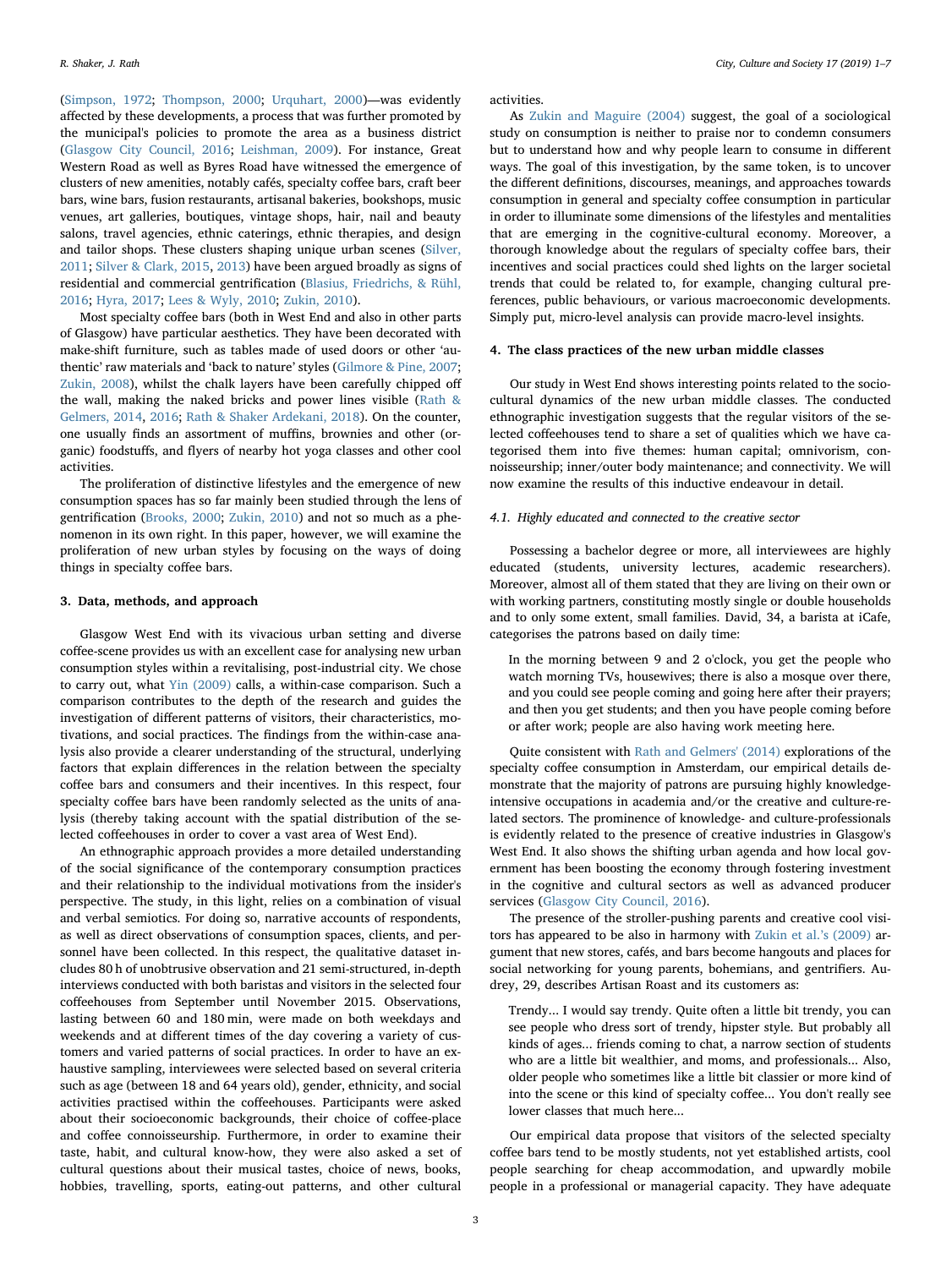financial means to engage in the rituals of the cultural consumption (see also [Blasius et al., 2016](#page-6-9); [Ley, 1996](#page-7-62)). Quite compatible with the existing literature, our investigations suggest that the patrons of specialty coffee bars personify and propel the process of residential and commercial gentrification, a process that in West End has been accompanied by upgrading the neighbourhood and displaying urban diversity [\(Kihato,](#page-7-63) [Massoumi, Ruble, & Subir, 2010](#page-7-63); [Meissner & Vertovec, 2015;](#page-7-64) [Vertovec,](#page-7-65) [2007\)](#page-7-65). For instance, Shekofteh, 35, a visitor at iCafe, depicts her neighbourhood as a:

(…) quite wealthy, affluent, educated [neighbourhood]... There are a lot of Asians here, particularly a lot of Asian families... There are a lot of young families here too, young couples and young children because schools here are quite good, and there are a lot of students here because you have two universities here... I would say that they are quite young, not too many older people unless they are living with their families... It is expensive, it is not cheap, and also quite multicultural; there are many new shops here; there are many Arabic, Persian, Japanese, and Chinese places along this street which is nice... There is also a mosque here, another 2 religious centres here as well...

#### 4.2. Openness towards divergent cultural experiences

Related to the previous point, our interviews show that the visitors are interested in new cultural practices. They have appetites for different cultures, artworks, musical genres, foods, garments, and so forth. Some of the interviewees mentioned their passion for ethnic catering and therapies. For instance, Sharon, 59, a visitor at Urban Brew, describes her massage experiences and eating-out habit:

I love Thai massage; it slows down the pace of my life... I eat everything, I love Arabic food as well. There are many different restaurants here. My husband and I are both quite open. My children love fish so we go for Chinese noodles and fish sometimes. We try different cuisines, sometimes we go for Indian and sometimes European restaurants.

Peter, 28, at Avenue G says that:

I can eat anything and because of that, I'm always interested in drinks. So in a sense, I'm interested in beer, whisky, wine. I will eat anything. I'm a meat eater but I like trying vegan foods. I will try anything... I go to gigs a lot to listen to music, stand-up comedy, I interested in going to museum and galleries... I keep myself quite busy.

They seem to be representing a specific cosmopolitan lifestyle as a 'stance of openness towards divergent cultural experiences, a search for contrasts rather than uniformity' ([Hannerz, 1996](#page-7-66), p. 103; see also; [Nowicka & Rovisco, 2009](#page-7-67); [Binnie, Holloway, Millington, & Young,](#page-6-11) [2006\)](#page-6-11). As an intellectual or aesthetic disposition, cosmopolitanism has a close connection to cultural omnivorousness ([Peterson, 1992,](#page-7-68) [2005](#page-7-69)). Both concepts are, to some extent, pointing at material practices and engagements with non-local cultural goods ([Nava, 2002\)](#page-7-70). Our empirical findings are also in line with Ley'[s \(2004](#page-7-71): 160) statements about the new urban middle classes and gentrification, where he argues that the 'residents of gentrified inner-city neighbourhoods […] have multiple points of openness to cosmopolitanism'. This line of work, further, backs up [Bookman's \(2013b,](#page-6-2) [2014\)](#page-6-0) arguments about cosmopolitanism. [Bookman \(2013a\)](#page-6-1) has also made a similar connection between cosmopolitanism and omnivorism in her studies on specialty coffee consumption in Canadian cities.

Michael, 43, at Avenue G, explains his cosmopolitan omnivorism:

I listen to almost everything from rock to classic... I also go to concerts and follow them both in and outside of Glasgow... it is a way of life that is I can easily identify with a lot of people here... if someone asks me what your favourite kitchen is I would say I don't have a favourite one... I'd like to go to many different places whether it is Spanish or Japanese; I'd like to experience everything...I also read a lot of biographies, history, geography, politics, economics... I also really like to travel so I read a lot about travelling...

#### 4.3. Connoisseurship

Our ethnographic study hints the taste and connoisseurship visitors display with regard to coffee and the making of coffee through their customised orders and employed coffee terminology. Virtually all interviewees shared with us their knowledge of specialty coffees, their quality, and tastes. For example, Marco, 41, a visitor at Artisan Roast, clarifies his distinct taste of coffee:

Look at people: they all come here because of the coffee. Because this is a place by reputation. The first time I arrive here [Glasgow] someone told me if you are into coffee, then you should go and check out this place. This is the first place that was flagged up. They have a reputation in West End... There is so much variety and by now it is very difficult for me to navigate. But if you ask me what is your favourite by recollection, I would tell you it is the Colombian blend that they have. I am not a huge fan of AeroPress and I mostly stick to espressos... There is a sense I want to give to myself, quality consumption, so I go to get the proper coffee.

Yusuf, 29, a visitor at Avenue G, brags about his coffee connoisseurship:

I don't know if I am a coffee geek, but I know good coffee from bad coffee. I've learned how to make steamed milk properly and I've also tried latte art a little bit just for fun.

For Peter, however, connoisseurship means authenticity:

I think if you ask people about coffee and good coffee they wouldn't talk about Starbucks. They're aware that there are different sectors and people no longer want to get all things from one place. That's a real yearning for authenticity, and you can see it in coffee, and about almost anything. It is a real desire for authentic things. And there is a belief that supermarkets cannot replicate that authenticity.

The desire of coffee people for authentic quality coffee appear in line with foodism. [Johnston \(2017\),](#page-7-45) see also [Johnston & Baumann,](#page-7-44) [2015\)](#page-7-44) argues that aware consumers search for alternatives to mainstream market options. It can be also interpreted that specialty coffee consumers through showing their expertise in coffee not only represent their high investment in cultural capital via practising their distinctive consumption habits, but consolidate and maintain their identity and lifestyle [\(Featherstone, 1991](#page-6-12), [2007](#page-6-13); [Giddens, 1991;](#page-7-72) [Warde, 1994\)](#page-7-73), demarcate their group boundary [\(Clarke, Doel, & Housiaux, 2003](#page-6-14); [McCracken, 1988\)](#page-7-74), and also form their social networks [\(Evans, Foxall,](#page-6-15) [& Jamal, 2009](#page-6-15); [Lizardo, 2006\)](#page-7-75). For instance, Sophia, 29, a visitor at Artisan Roast, says:

I drink decaf, and I know that decaf over here is nice whereas some places they don't even know what it is and how to make it decaffeinated. It's quality that brings me here... I sometimes go to the city centre, but often I get disappointed. But there is a couple of places that I always go because of their good quality.

#### Shekofteh also adds that:

Some people come here to catch up with friends, some come to get coffee and go, some to read for a while, some come and sit for hours and use the internet. It is mixed here but a lot of people come here for work or studying, I've noticed. I think because it is quite relaxed so they could stay here for hours. It is comfortable and there is plenty of stuff you could get if you are hungry or something... They are quite mix in age, I think here is quite wide demographic because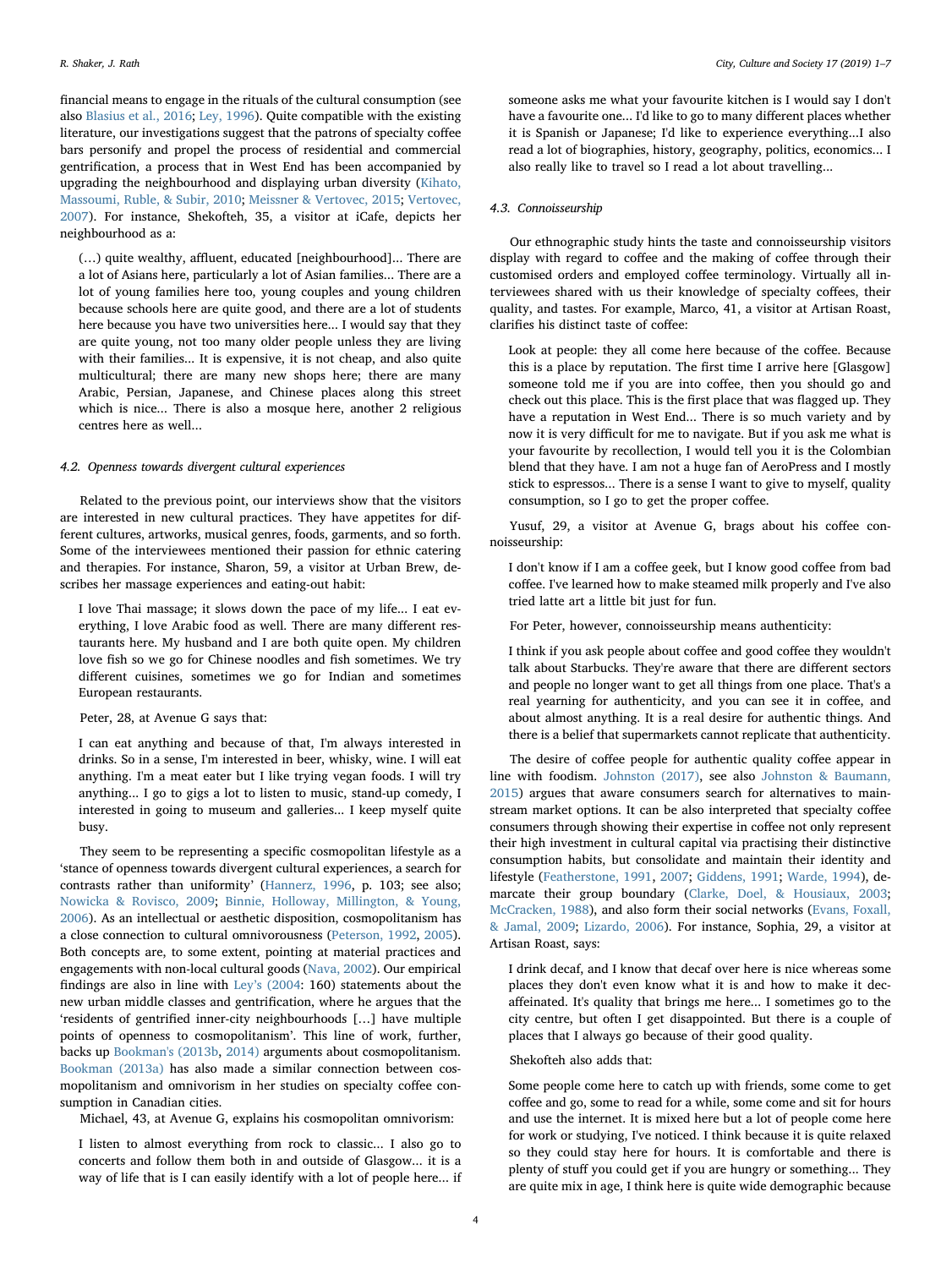here is local to a lot of people, so different types of people live here and they're coming here.

#### 4.4. Maintaining the inner and outer body

Our investigations points to another form of cultural capital. Visitors appear to pay special attention to their bodies. Almost every interviewee told us that they exercise regularly and dedicate time to remain healthy. Audrey, for instance, states that:

[...] the quality, I mean it's very important to me what I buy and eat. If I spend my money, I spend on quality... I'm interested in balanced health and happiness... I go biking, I go walking quite a bit, I go to yoga and meditation as well.

Clair, 28, a young mom with her baby girl at Urban Brew tells that:

I go buggy-fitting. With a group of other moms, we go to Kelvingrove Park, and there are moms buggying. So I go there and start doing a lot of work there.

They seem to be physically fit, concerned with healthy eating, following a certain diet, running, working out, and going to yoga classes ([Turner, 2008;](#page-7-76) [Shilling, 2003;](#page-7-77) [Featherstone, 2010\)](#page-6-16). Through the consumption of coffee in specialty coffee bars, the visitors not only show their refined (or reflexive) taste [\(Guthman, 2003](#page-7-78)) but also their 'crafted bodies', which according to [Bourdieu \(1984\)](#page-6-17) is a subtle representation of the class. Peter, for example, stresses:

I predominantly go to the gym a lot. I quit smoking about 18 months ago, and I used that as an opportunity to start thinking about my health more seriously. So I go to the gym four to five days a week. I try to eat healthy as well.

The visitors are not only concerned with their 'inner body' but also the 'outer body', i.e. the earth and its natural environment ([Featherstone, 2011](#page-6-18); [Shilling, 2007](#page-7-79)). Most individuals interviewed practise an eco-friendly lifestyle through buying biologic and organic food, walking and/or biking, taking public transport, economical use of water and energy, and separating and recycling garbage. Lisa, 34, a young mom, at Artisan Roast, for instance, says:

When I'm cooking for myself, I like to cook organic chicken, for example. It is just a small difference, but it is enough... I had my own house for years, and then I was always dividing the trash into glass, paper, and plastics... I'm not saying that I am always cooperating with it but in small ways, I'd like to do it, and I do believe that it makes a difference.

The emergence of pro-environmental behaviours amongst the participants derives from their responsible consumption by which ecoconscious and socio-economically privileged individuals practise and promote environmentally-friendly lifestyles as a way to contribute to the quality of life and better neighbourhood, city, and environment ([Soron, 2010\)](#page-7-80). Additionally, their environmental concern as an altruistic attitude and a form of the moral regulator of action leads them towards protecting nature through individual restrictions and modification of their personal consumption patterns [\(Lange & Meier, 2009](#page-7-39)). Furthermore, through working on both inner and outer bodies, regulars of specialty coffee bars seem to be enhancing their self-worth and selfidentity.

#### 4.5. Connectivity

Traditionally, coffeehouses have been a suitable environment for people to socialise with each other, meet people, and make new friends. For [Habermas \(1989\)](#page-7-81), moreover, these institutions are part and parcel of the civil society and venues of discussion and democratic political participation, a part of the sphere of public opinion. At face value,

specialty coffee bars reminisce old coffeehouses as a gathering place for intellectuals, artists, philosophers, and other urban thinkers. Although not entirely, yet through providing a sense of a third place [\(Oldenburg,](#page-7-82) [1999](#page-7-82) [1989], see also [Rath & Gelmers, 2014](#page-7-0) for a more critical view), as an informal gathering place between work and home where people meet and engage in a range of social interactions, specialised coffeehouses seem to be giving their customers a space to practise and embody their social identities. Close observations, however, show that visitors tend to engage in conversations with friends and colleagues only, thus with people with whom they agreed to meet at the coffeehouse. Spontaneous conversations with 'strangers' turned out to be thin on the ground. Yet, many visitors do appreciate the connection, they cherish the knowledge that they are not alone, and like the 'buzz'. For Sarah, 23, a visitor of Urban Brew:

It is nice to be around human beings. I might not speak to anybody, just being surrounded by people enjoying themselves having a conversation.

Marco comes up with a similar motivation for frequenting his coffeehouse:

I do prefer to spend 1 or 2 hours to say sitting here. I mean I will never spend the whole day but I need a break while I'm still able to read something. I sit, I sip my coffee, and I read something... This is actually a way for making work more pleasant. Instead of being trapped for the whole day in my office alone, at least you have a feeling that you are not [alone]. I mean that there is less solitude.

Our empirical investigations, in addition, propose that specialty coffee bars attract visitors for leisure activities. Reading books, magazines and/or newspapers, relaxing, sitting outside and smoking cigarettes, listening to music, watching people, playing with children, and, in general, experiencing a pleasant loneliness can be observed regularly within specialty coffeehouses. Andrew, 42, told us about how his leisure activity has turned him into a regular visitor to iCafe:

I like the coffee here; I just sit here for a couple of hours reading and just find it quite relaxing. I come here for four years now for reading books and enjoying the vibe.

Peter reveals why he visits his coffee bars:

Here is one of the three or four places I go to in Glasgow. Avenue G actually has two shops, my sister-in-law works at the other one. That's not the reason I started coming here though. I've been coming here for three years. I come here every fortnight and depends on how my works are going. I tend to do a lot of work at home. For example, today I've been working at home, I've been working all day, I wanted to go out, so I just thought to come and read or listen to some music and get away from work and escape from my home basically.

Furthermore, as the technology has created a highly mobile society, it has given a new dimension to specialty coffee houses and has transformed them into a multi-functional space. Put simply, based on our observations, the most relevant to coffee bars is the ability to combine work with home or other locations. In this regard, next to more common activities such as socialising and leisure, people use these spaces as a workplace, both for study and work ([Hampton & Gupta,](#page-7-83) [2008;](#page-7-83) [Martins, 2015](#page-7-17); Woldoff [et al., 2013](#page-7-25)). Especially during the weekdays, laptop-carrying students and flex-workers gravitate to these places as 'WiFi hunting urban nomads' ([Rath & Gelmers, 2014](#page-7-0)). Whilst physically based in a small locale, all seem to be involved in what [Castells \(2000\)](#page-6-19) would call the 'space of flows'. Clair declares that:

I'm definitely more productive outside my place when I am sitting by myself because it is easier to get distracted. I find it is very easy to work in coffee shops because I need to be surrounded by people when I write; so coffee shops are perfect, definitely, for me, because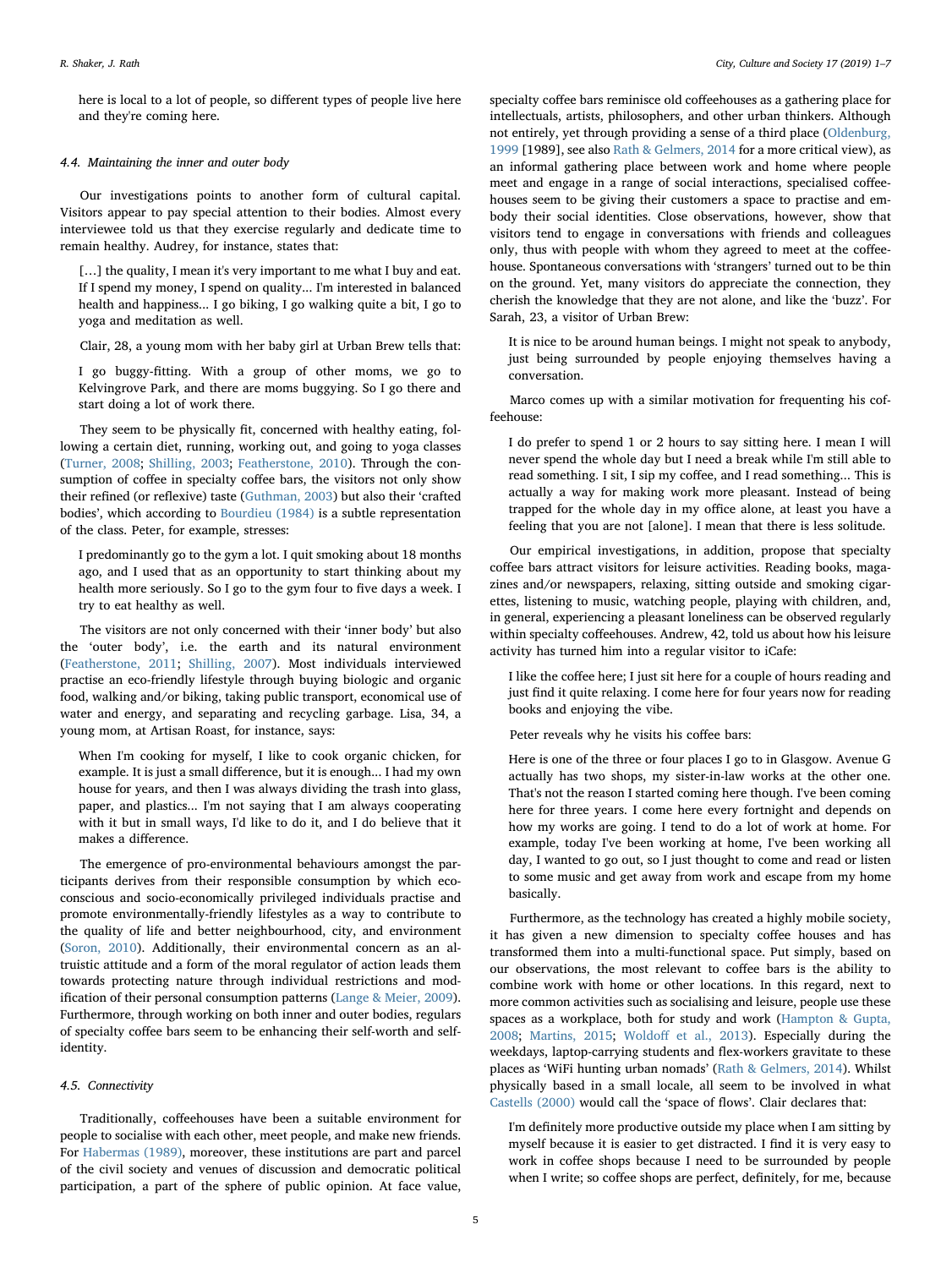I can't work alone in silence... I wrote my whole PhD thesis in places like this.

Sachi, 31, another visitor at iCafe, clarifies the popularity of specialty coffee bars for working amongst academics:

I think it is about the association that you have in your mind... when I come here physically, I come here mentally as well. Now I'm in my work zone. The other thing is that I'm prepared here more than the university or even the library. Because over there it is too strong, it is very judgmental; you have to work there; that's what they're saying. If you are doing critical, it is really hard, because people are forcing you to do work, but you can't, you need some freedom, and because of that freedom, the work is easier to do here. As people are not forcing you, then the work just comes out. I've found out that my best works are when I don't put much time on them like I have to work 2–3 hours on it; I don't do this. I just kind of go to places, and I just see what happens but it always happens. I don't try to make it happens, and I don't want it to happen and it tends to happen.

Whilst visitors to specialty coffee bars seem to use their laptops as a shield to avoid contact with others and as means to display some 'civil inattention' in a Goffmanian sense (Goff[man, 1959](#page-7-84), [1963](#page-7-85), [1971](#page-7-86)), they do experience alone-togetherness [\(Turkle, 2012](#page-7-87)) and even enjoy their public privatism ([Hampton & Gupta, 2008\)](#page-7-83). For instance, John, 39, a visitor at Avenue G, says that:

I found out if I stay at the laptop for four to five hours I am still enjoying doing it and writing and don't find the noise distracting. It is really good for working here.

#### 5. Conclusion

The emergence of the creative economy and the arrival of middleclass professionals coincides with the development of new forms of urban living and lifestyles. This is particularly palpable in the amenities that have been proliferating in concert with these developments. These amenities, through cultural consumption, offer opportunities for experiencing, practising, performing, and manifesting these lifestyles and cultivated sensibilities. West End in Glasgow—a redeveloped and gentrified neighbourhood—is one of those urban spaces in which these practices can be observed.

By focusing on one of the most popular types of amenities—specialty coffee bars—we shed light on these new forms of urban living. Specialty coffee bars, as a specific type of institution and a distinct form of organisation, are manifesting a particular culture, beliefs and value patterns, shared knowledge, collective norms, meaning and communication systems, and social practices. We studied four random specialty coffee bars that are part of the local coffee scene. These specialty coffee bars, so we observed, clearly cater to a particular type of urbanites: urban professionals with high levels of cognitive and cultural skills. Our investigations, in addition, show that in spite of different combinations of and interplays between their cultural and economic capital, visitors of the selected coffeehouses tend to share a set of cultural dispositions: they are mostly young, well-educated, culturally omnivorous, connected to the creative sector, environmentally concerned, corporeally aware, and authenticity seekers.

The grounded interdisciplinary perspective of the study brings together different ideas and theories developed separately and makes a strong contribution to several research streams. Surprisingly, our findings are very much in line with other scholars investigated specialty coffee bars in other urban settings. For instance, we back up [Bookman's](#page-6-1) [\(2013a,](#page-6-1) [2013b](#page-6-2), [2014\)](#page-6-0) findings on the urban café sociality in the Canadian context. Our study, however, suggests that the term 'new urban middle class' is conceptually complex which cannot be reduced to refer to a homogenised group with a clear boundary. Whilst they may differ in terms of work, income, education, cultural know-how, and origin,

they do share embodied lifestyles revolving around common traits, ethical dispositions, and cultural practices. Possessing adequate economic and cultural resources, our interviewees revealed that, alongside their embodied expressive lifestyles, they actively engage with the global cultural Other via their omnivorous tastes and cosmopolitan attitudes. Their aesthetic consumption practices are also visible in artisanal workshops, fusion restaurants, beer bars, wine bars, and coffee bars, as well as high-end burger places and ice cream parlours. Their performance of embodied lifestyles, identity, and sociability, appear to be a communicator and a sign of distinction in order to subjectively and objectively define and demarcate their sense of social position.

Altogether, from the findings it could be discussed that parallel to the deindustrialisation and processes of suburbanisation occurred in most advanced economies during the 1970s and 1980s, cities have gone through a long process of re-urbanisation and revitalisation through attracting flows of creative capital and knowledge and the development of the cognitive-cultural economy. The local manifestation of the restructured economy, as well as processes of globalisation, can be seen within the concomitant growing presence of the new middle classes in the urban milieus, gentrification, a wide array of new amenities, and a new and polymorphous form of public urban culture. New consumer preferences and practices, furthermore, have helped foster distinct patterns of consumption and retail landscapes. These developments are manifestations of new urban identities and further stimulate the formation of those identities.

#### Acknowledgements

The authors would like to thank the two anonymous reviewers for insightful and constructive comments that greatly improved the manuscript.

#### References

- <span id="page-6-6"></span>[Anantharaman, M. \(2014\). Networked ecological citizenship, the new middle classes and](http://refhub.elsevier.com/S1877-9166(18)30053-5/sref1) [the provisioning of sustainable waste management in Bangalore, India.](http://refhub.elsevier.com/S1877-9166(18)30053-5/sref1) Journal of Cleaner Production 63, 173–183 ner Production, 63, 173–183.
- <span id="page-6-11"></span>[Binnie, J., Holloway, J., Millington, S., & Young, C. \(2006\). Introduction: Grounding](http://refhub.elsevier.com/S1877-9166(18)30053-5/sref2) [cosmopolitan urbanism: Approaches, practices and policies. In J. Binnie, J. Holloway,](http://refhub.elsevier.com/S1877-9166(18)30053-5/sref2) [S. Millington, & C. Young \(Eds.\).](http://refhub.elsevier.com/S1877-9166(18)30053-5/sref2) Cosmopolitan urbanism (pp. 1–34). London: [Routledge](http://refhub.elsevier.com/S1877-9166(18)30053-5/sref2).
- <span id="page-6-9"></span>[Blasius, J., Friedrichs, J., & Rühl, H. \(2016\). Pioneers and gentri](http://refhub.elsevier.com/S1877-9166(18)30053-5/sref3)fiers in the process of gentrification. [International Journal of Housing Policy, 16](http://refhub.elsevier.com/S1877-9166(18)30053-5/sref3)(1), 50–69.
- <span id="page-6-1"></span>[Bookman, S. \(2013a\). Branded cosmopolitanisms:](http://refhub.elsevier.com/S1877-9166(18)30053-5/sref4) 'Global' coffee brands and the Cocreation of 'cosmopolitan cool'. [Cultural Sociology, 7](http://refhub.elsevier.com/S1877-9166(18)30053-5/sref4)(1), 56–72.
- <span id="page-6-2"></span>Bookman, S. (2013b). Coff[ee brands, class and culture in a Canadian city.](http://refhub.elsevier.com/S1877-9166(18)30053-5/sref5) European [Journal of Cultural Studies, 16](http://refhub.elsevier.com/S1877-9166(18)30053-5/sref5)(4), 405–423.
- <span id="page-6-0"></span>[Bookman, S. \(2014\). Brands and urban life: Specialty co](http://refhub.elsevier.com/S1877-9166(18)30053-5/sref6)ffee, consumers, and the Co[creation of urban café sociality.](http://refhub.elsevier.com/S1877-9166(18)30053-5/sref6) Space and Culture, 17(1), 85–99.
- <span id="page-6-7"></span>Bourdieu, P. (1977). [Outline of a theory of practice.](http://refhub.elsevier.com/S1877-9166(18)30053-5/sref7) Cambridge University Press.
- <span id="page-6-17"></span>Bourdieu, P. (1984). [Distinction: A social critique of the judgment of taste.](http://refhub.elsevier.com/S1877-9166(18)30053-5/sref8) London: [Routledge](http://refhub.elsevier.com/S1877-9166(18)30053-5/sref8).
- <span id="page-6-10"></span>Brooks, D. (2000). [Bobos in paradise: The new upper class and how they got there.](http://refhub.elsevier.com/S1877-9166(18)30053-5/sref9) Simon and [Schuster](http://refhub.elsevier.com/S1877-9166(18)30053-5/sref9).
- <span id="page-6-19"></span>Castells, M. (2000). [The rise of the network society. The Information Age: Economy, Society,](http://refhub.elsevier.com/S1877-9166(18)30053-5/sref10) and Culture, 1[. Oxford: Wiley](http://refhub.elsevier.com/S1877-9166(18)30053-5/sref10).
- <span id="page-6-3"></span>Chadios, K. (2005). The urban coffee shopMaster's Thesis. Cambridge, MA: Department of Architecture, Massachusetts Institute of Technology. [http://hdl.handle.net/1721.1/](http://hdl.handle.net/1721.1/33031) [33031.](http://hdl.handle.net/1721.1/33031)
- <span id="page-6-4"></span>Checkland, S. (1981). [The upas tree: Glasgow, 1875-1975... And after, 1975-1980.](http://refhub.elsevier.com/S1877-9166(18)30053-5/sref12) [University of Glasgow Press.](http://refhub.elsevier.com/S1877-9166(18)30053-5/sref12)
- <span id="page-6-14"></span>[Clarke, D. B., Doel, M. A., & Housiaux, K. M. L. \(Eds.\). \(2003\).](http://refhub.elsevier.com/S1877-9166(18)30053-5/sref13) The consumption reader. London: [Routledge](http://refhub.elsevier.com/S1877-9166(18)30053-5/sref13).
- <span id="page-6-8"></span>[Cohen, L. \(2000\). Citizens and consumers in the United States in the century of mass](http://refhub.elsevier.com/S1877-9166(18)30053-5/sref14) [consumption. In M. Daunton, & M. Hilton \(Eds.\).](http://refhub.elsevier.com/S1877-9166(18)30053-5/sref14) The politics of consumption: Material [culture and citizenship in Europe and America](http://refhub.elsevier.com/S1877-9166(18)30053-5/sref14) (pp. 203–222). Oxford: Berg.
- <span id="page-6-15"></span>[Evans, M. M., Foxall, G., & Jamal, A. \(2009\).](http://refhub.elsevier.com/S1877-9166(18)30053-5/sref15) Consumer behaviour. Wiley Publishing Inc.
- <span id="page-6-12"></span>[Featherstone, M. \(1991\). The body in consumer culture \(pp. 170-196\). In M.](http://refhub.elsevier.com/S1877-9166(18)30053-5/sref16) [Featherstone, M. Hepworth, & B. Turner \(Eds.\).](http://refhub.elsevier.com/S1877-9166(18)30053-5/sref16) The body: Social process and cultural theory[. London: Sage](http://refhub.elsevier.com/S1877-9166(18)30053-5/sref16).
- <span id="page-6-13"></span>Featherstone, M. (2007). [Consumer culture and postmodernism.](http://refhub.elsevier.com/S1877-9166(18)30053-5/sref17) London: Sage.
- <span id="page-6-16"></span>[Featherstone, M. \(2010\). Body, image and a](http://refhub.elsevier.com/S1877-9166(18)30053-5/sref107)ffect in consumer culture. Body & Society, 16[\(1\), 193](http://refhub.elsevier.com/S1877-9166(18)30053-5/sref107)–221.
- <span id="page-6-18"></span>[Featherstone, M. \(2011\). Societal value formation and the value of life.](http://refhub.elsevier.com/S1877-9166(18)30053-5/sref18) Current Sociology, 59[\(2\), 119](http://refhub.elsevier.com/S1877-9166(18)30053-5/sref18)–134.
- <span id="page-6-5"></span>Florida, R. L. (2002). [The rise of the creative class: And how It's transforming work, leisure,](http://refhub.elsevier.com/S1877-9166(18)30053-5/sref19) [community and everyday life.](http://refhub.elsevier.com/S1877-9166(18)30053-5/sref19) New York: Basic Books.